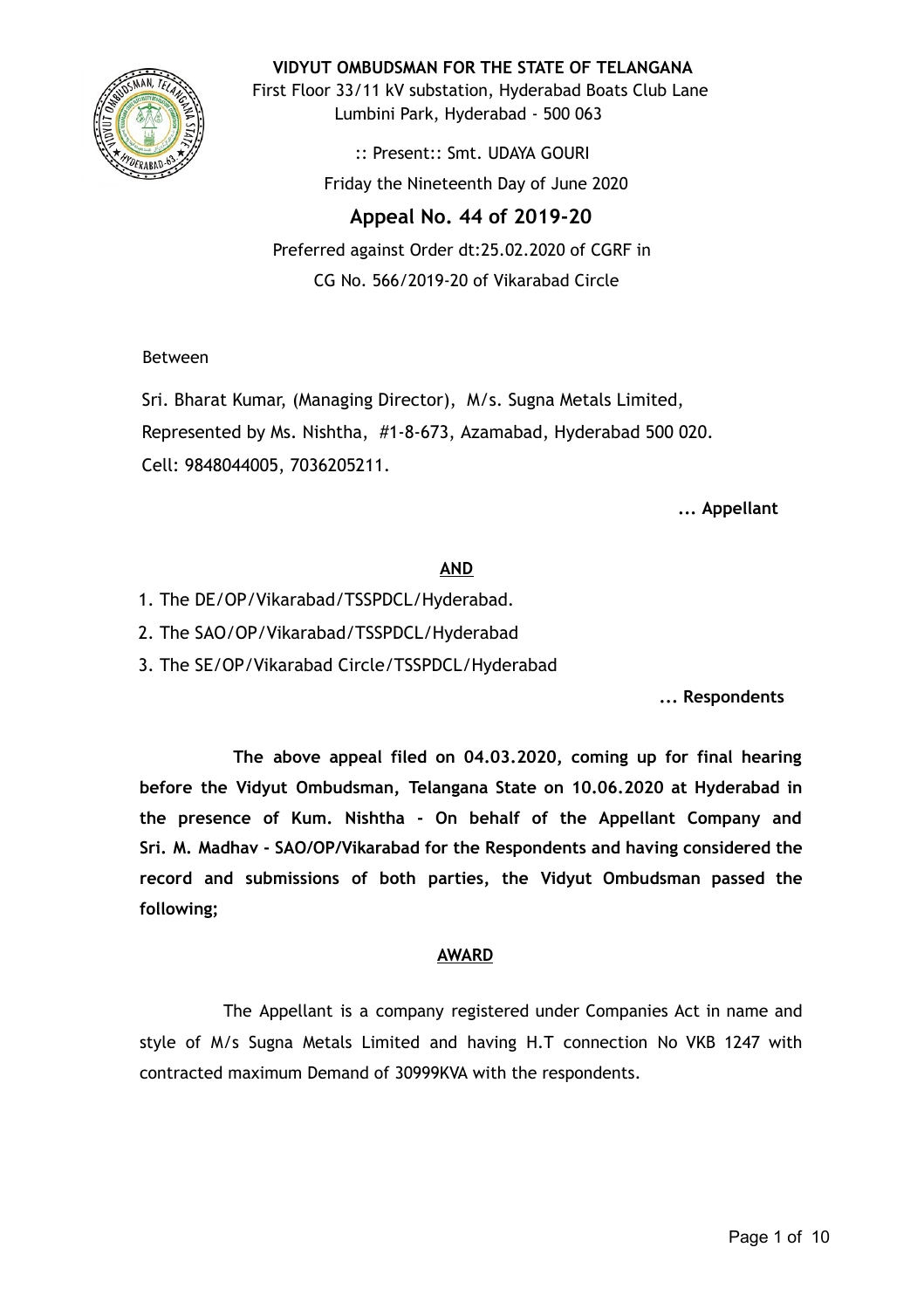#### **Written submissions of the Appellant**

The Respondent No. 2 has claimed an excess amount of Rs. 1,12,959/ towards ACD surcharge in December' 2019 billing month. Aggrieved by the same the Appellant approached before the CGRF C.G.No 566/2019-20/Vikarabad circle on 23.01.2020.

That the appellant filed its deposition dated 11.2.2020 before CGRF.

The CGRF passed the award dated 25.2.2020 in C.G No 566/2019-20/vikarabad circle and rejected and complaint without applying its legal mind properly on the clause 3 (a) (b) of regulation 6 of 2004 dated 17.5.2004 and without considering the facts placed by the appellant.

#### **Under Sub Clause 3.35 of Regulation 3 of 2015**

A. To set aside the award dt.25.02.2020 passed in CG No.566 of 2019-20/Vikarabad Circle by the CGRF.

B. To withdraw/set aside the claim of Rs 1,12,959/- excess claimed in December'2019 bill dt.26.12.2019 towards ACD surcharge immediately.

C. Any other order or orders as may deem fit and proper by the Hon'ble Vidyut Ombudsman for the State of Telangana under the circumstances of the case in the interest of justice and fair play.

#### 2. **Written submissions of the Respondents**

The Respondents through the Respondent No.2 submitted their written submissions vide LR.NO.SE/OP/RRC(S)/SAO/JAO/HT/D.NO.3214/19,DT21.03.2020 stating as follows:-

The ACD notice was issued in respect of SC.No VKB 1247 of M/s Suguna Metals(P) Ltd. with a request to pay the said notice on or before 31.5.2019. Six installments were sanctioned each installment of Rs.75,30,621/- for a total amount of Rs 4,51,83,73/- from 1st June 2019 to 31st october 2019.

The consumer has paid the said ACD in six installments and the last installment was paid on 01.11.2019. The ACD surcharge was levied from 07/2019 to 12/2019 for the period of 01.06.2019 to 31.10.2109. As on the said period the ACD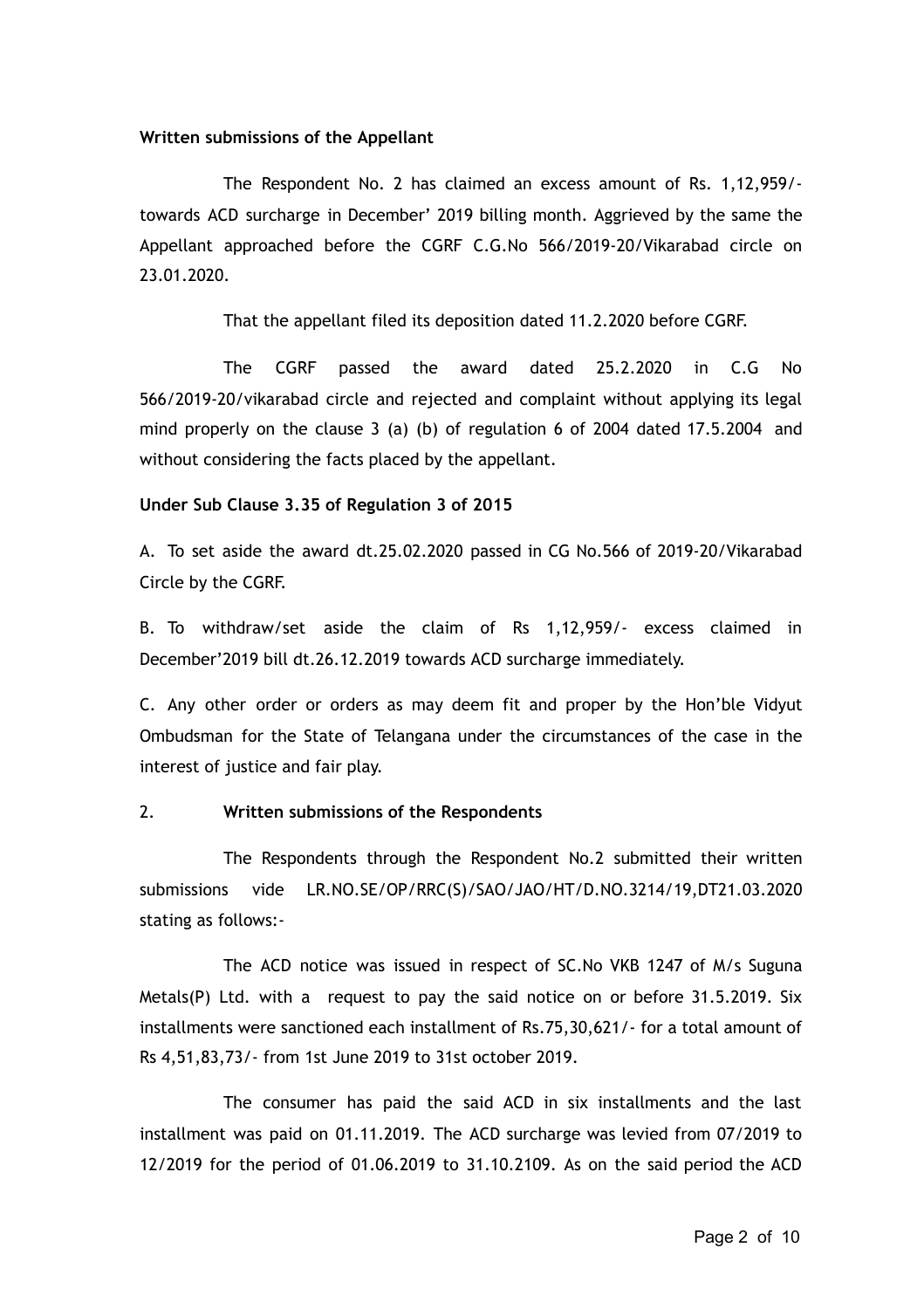was not received totally. Acd surcharge was levied on the balance amount 18% per annum as per sub clause (3) (b) of regulation 6 of 2004.

The extracts of the clause are given hereunder".

The consumer shall pay the additional security deposit within thirty days from date of service of the demand notice issued by the licensee.

If there is any delay in payment, the consumer shall pay surcharge thereon at 18% per annum or at such rates as may be fixed by the commission from time to time, without prejudice to the licensee right to disconnect supply of electricity, as per this regulation. Rs 4,51,83,730X18%/100X1/12=Rs.6,77,756/- surcharge was levied in the month of july -19 bill. Towards ACD surcharge was levied for the period from 01.05.2019 to 31.05.2019.

**ACD surcharge calculation for the month of November,2019 is given below:-**

Rs 75,30,622x18%/100x1/12 = Rs 1,12,959/- surcharge for the month of November-2019.

The surcharge claimed in December'2019 bill of Rs 1,12,959/- towards ACD surcharge for the period from 01.10.2019 to 30.10.2019.

In view of the facts explained above, it is requested to drop the grievance of the complainant.

### **3. REJOINDER FILLED BY APPELLANT:**

The Respondent No.2 categorically admitted that the Appellant has paid the last installment on 1.11.2019 in Para No.2. Further in Para No.2 admitted that the surcharge is claimed from 1.06.2019 to 30.10.2019. In para No.5 the Respondent No.2 given the calculation of surcharge of Rs 1,12,959/- claimed in December'2019 bill. As the last installment paid on 1.11.2019 from 2.11.2019 no ACD amount is due and no ACD surcharge will attract.

In para No.5 the Respondent No.2 in heading informed the surcharge is pertaining to November'2019, in calculation made in second line i.e. Rs 75,30,662/- x  $18\%/100/1/12$  = Rs 1,12,959/- informed that the surcharge for the month of November'2019 and in third line informed that the ACD surcharge for the period 1.10.2019 to 31.10.2019.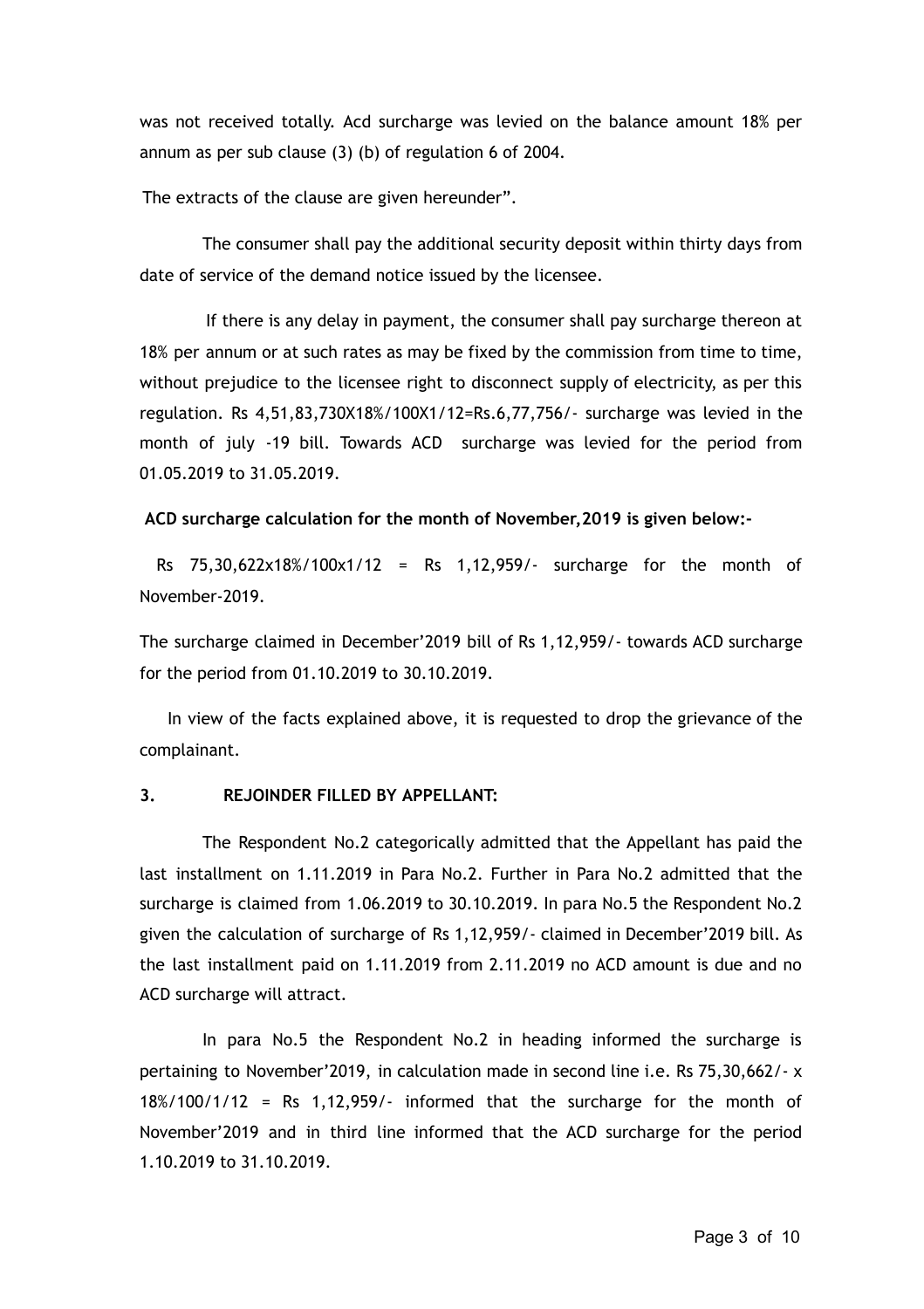As there was no ACD amount due from 02.11.2019 the claim of Rs 1,12,959/ for November'2019 month in December'2019 bill is wrong, illegal and liable to be set aside. However, actual surcharge payable is furnished at Page No.21 of the main Appeal.

Hence the Appellant prayed to this Hon'ble Authority to allow the Appeal as prayed for.

### 4. **Reply of the Respondents**

That a typographical error has happened, where in the period of calculating interest is preponed one month which has to be corrected as shown below:-

### **ACD surcharge calculation for the month of November,2019 is given below:-**

Rs 75,30,622x18%/100x1/12 = Rs 1,12,959/- surcharge for the month of November-2019.

The surcharge claimed in December'2019 bill of Rs 1,12,959/- towards ACD surcharge for the period from 01.11.2019 to 30.11.2019.

In view of the facts explained above, it is requested to drop the grievance of the complainant.

### **Heard both sides.**

### **Issues**

5. In the face of the averments by both sides, the following issues are framed:-

- 1. Whether the Appellant is entitled to set aside the claim of Rs 1,12,959/- claimed in the bill for the month of December'2019 towards ACD surcharge by the Respondents?
- 2. To what relief.

### **Issue No.1**

6. The Appellant M/s Suguna Metals Limited bearing HT SC No VKB-1247, CMD of 30999 KVA, filed this appeal towards withdrawal of ACD surcharge of Rs 1,12,959/ alleged to be excess claimed by the respondents for November,2019 levied in the billing month of December'2019. The admitted facts are that the SE/OP/Vikarabad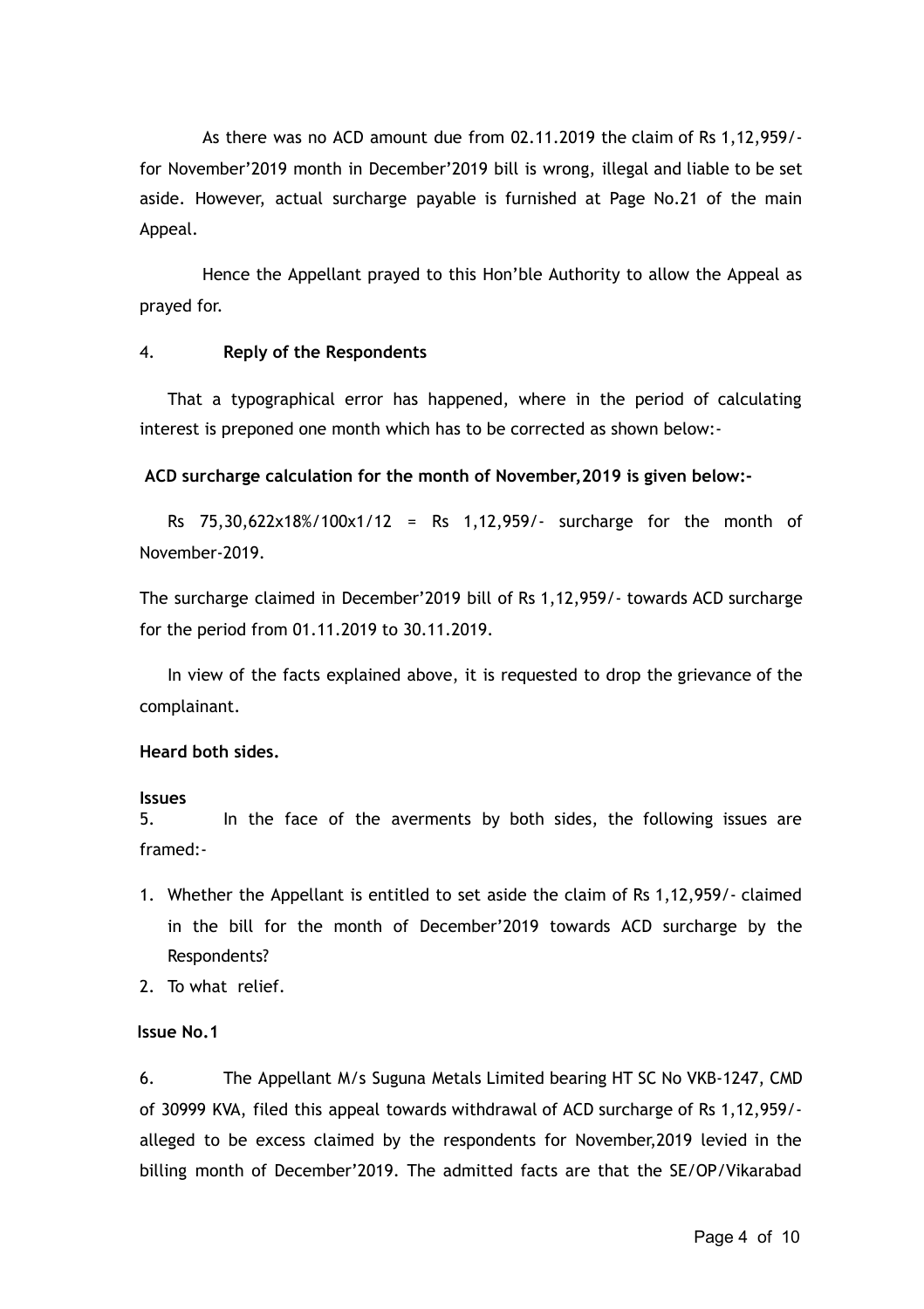Circle vide Lr.No SE/OP/SAO/AAO/JAO/HT/ACD/D.No 288 Dt.01.05.2019, issued demand notice for making payment of Additional Consumption Deposit (ACD) of Rs 4,51,83,730/- based on the Clause 6 of Regulation no 6 of 2004. The dispute raised by the appellant is that the demanded amount was excess claimed to an extent of Rs 1,12,959/- even after payment of total amount of ACD. The Respondent submitted that the demand notice towards ACD dated 01.05.2019, was issued to the appellant with request to pay the ACD charges of Rs 4,51,83,730/- on or before 31.05.2019. Subsequently based on the request made by the appellant for payment of the demanded ACD amount in installments (12), the CGM commercial vide Lr.No CGM(comml)/SE(C)/DE(C)/ADE-III/D.No 814 /19-20 Dated 01.06.2019, accorded approval for 6 instalments @ Rs 75,30,621/- per month, from 01.6.2019 to 31.10.2019, along with surcharge payable on the balance amount @ 18% p.a as per sub clause 3(b) of Regulation 6 of 2004.

The calculation of monthly surcharge on the belated payment of ACD submitted by the Respondents is reproduced hereunder:-

| M/s Suguna Metals Limited              | ACD SURCHARGE CALCULATION OF VKB 1247 | Surcharge<br>Levied Bill | DPS Levied in Bill |  |
|----------------------------------------|---------------------------------------|--------------------------|--------------------|--|
| Due Date As Per<br><b>Installments</b> | Amounts                               | Month                    |                    |  |
| 01-06-2019<br>Rs 4,51,83,730           |                                       |                          |                    |  |
| 30-06-2019                             | Rs 4,51,83,730                        | 26/07/2019               | Rs 6,77,756/-      |  |
| 31-07-2019                             | Rs 3,76,53,108                        | 26/08/2019               | Rs 5,64,797/-      |  |
| 31-08-2019                             | Rs 3,01,22,486                        | 26/09/2019               | Rs 3,38,878/-      |  |
| 31-09-2019                             | Rs 2, 25, 91, 864                     | 26/10/2019               | Rs 3,38,878/-      |  |
| 31-10-2019                             | Rs 1,50,61,242                        | 26/11/2019               | Rs 2, 25, 919/-    |  |
| 30-11-2019<br>Rs 75,30,622             |                                       | 26/12/2019               | Rs 1, 12, 959/-    |  |
|                                        |                                       | TOTAL                    | 2259186            |  |

TABLE-1

The following is the calculation sheet submitted by the Appellant towards ACD surcharge and evaluated an amount of Rs 6,42,167/- was excess claimed :-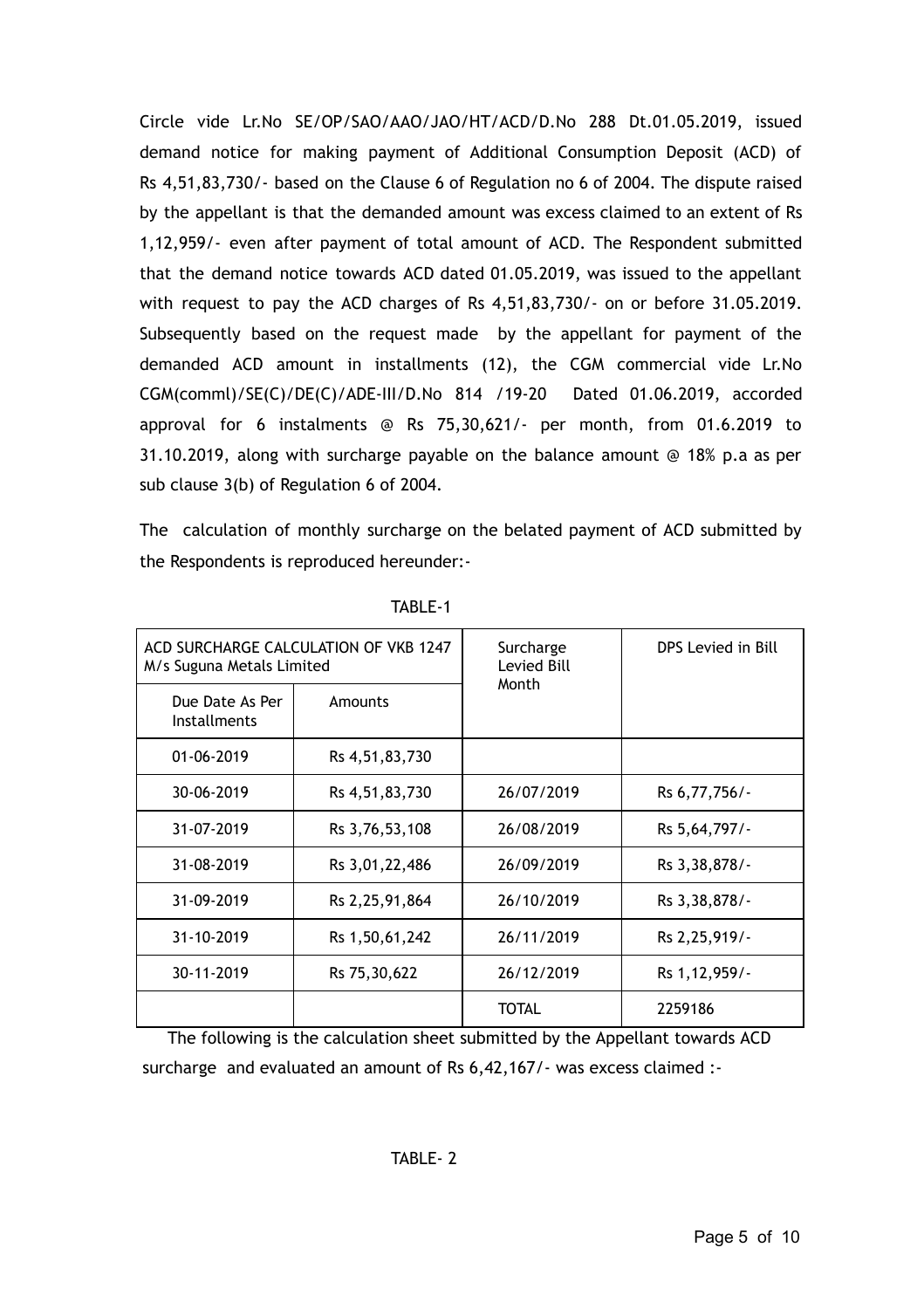| <b>L'Arkens</b> | Name: Sugna Metals Limited,                                |                                        |                   |                             |                              |                               |               |                                                  |                                                            |                                       |                                           |                                                             |
|-----------------|------------------------------------------------------------|----------------------------------------|-------------------|-----------------------------|------------------------------|-------------------------------|---------------|--------------------------------------------------|------------------------------------------------------------|---------------------------------------|-------------------------------------------|-------------------------------------------------------------|
|                 | H.T. No. VKB 1247                                          |                                        |                   |                             |                              | Page No. 4                    |               |                                                  |                                                            | <b>ANNEXURE I</b>                     |                                           |                                                             |
|                 | DETAILS OF ACD SURCHARGE PAYABLE<br>FINANCIAL YEAR 2019-20 |                                        |                   |                             |                              |                               |               |                                                  |                                                            |                                       |                                           |                                                             |
| SL. NO.         | DATE OF<br><b>RECEIPT OF FOR</b><br>NOTICE                 | <b>DUE DATE AMOUNT DATE</b><br>PAYMENT | DUE<br>RS.        | <b>OF</b><br><b>PAYMENT</b> | <b>AMOUNT</b><br>PAID<br>RS. | <b>BALANCE NO. OF</b><br>IRS. | DAYS<br>DELAY | <b>RATE</b><br>OF<br><b>INTEREST</b><br>18% P.A. | <b>ACD</b><br><b>SURCHARGE SURCHARGE</b><br>PAYABLE<br>RS. | ACD<br><b>CLAIMED IN</b><br><b>RS</b> | <b>CLAIMED IN</b><br><b>BILLING MONTH</b> | <b>DIFFERENCE</b><br><b>EXCESS</b><br><b>CLAIMED</b><br>RS. |
| (1)             | (2)                                                        | (3)                                    | (4)               | (5)                         | (6)                          | $(7)(4-6)$                    | $(8)(5-3)$    | (9)                                              | $(10)$ $(4X9/365X8)$                                       | (11)                                  | (12)                                      | $(13)(11-10)$                                               |
|                 | 18.5.2019                                                  | 18.6.2019                              |                   | 45183730 29.6.2019          | 7530622                      | 37653108                      | 13            | 18%                                              | 289671                                                     |                                       | 677756 July, 2019                         | 388085                                                      |
|                 |                                                            | 29.6.2019                              | 37653108 4.7.2019 |                             | 7530622                      | 30122486                      |               | 18%                                              | 111412                                                     |                                       |                                           |                                                             |
|                 |                                                            | 4.7.2019                               |                   | 30122486 31.7.2019          | 7530622                      | 22591864                      | 27            | 18%                                              | 401083                                                     |                                       | 564797 August, 2019                       | 52302                                                       |
|                 |                                                            | 31.7.2019                              | 22591864 2.9.2019 |                             | 7530622                      | 15061242                      | 33            | 18%                                              | 367659                                                     |                                       | 338878 September, 2019                    | $-28781$                                                    |
|                 |                                                            | 2.9.2019                               |                   | 15061242 3.10.2019          | 7530622                      | 7530620                       | 31            | 18%                                              | 230251                                                     |                                       | 338878 October, 2019                      | 108627                                                      |
|                 |                                                            | 3.10.2019                              |                   | 7530620 1.11.2019           | 7530622                      | $-2$                          | 28            | 18%                                              | 103984                                                     |                                       | 225919 November, 2019                     | 121935                                                      |
|                 |                                                            |                                        |                   |                             |                              |                               |               | 138 TOTAL                                        | 1504061                                                    | 2146228                               |                                           | 642167                                                      |

A perusal of the above calculation sheet of the Appellant shows that the due dates for payment in installments are 18.06.2019, 29.06.2019, 04.07.2019, 31.07.2019, 02.09.2019 and 03.10.2019. It shows that the Appellant has taken due date for payment, as on date of payment of the installments and calculated the ACD surcharge at the rate of interest 18% P.A. on 138 No.of days delayed.

As per the CGM/Commercial's order no 814, dt.01.06.2019, in regard to payment of ACD amount in installments, the due date for payment was scheduled as following:- TABLE- 3

| Sl.N<br>0. | <b>Installments</b> | <b>ACD Amount</b>    | Due Date   |
|------------|---------------------|----------------------|------------|
| 1.         | First               | Rs 4,51,83,730/-     | 01.06.2019 |
| 2.         | Second              | Rs 3,76,53,108/-     | 30.06.2019 |
| 3.         | <b>Third</b>        | Rs 30, 12, 24, 487/- | 31.07.2019 |
| 4.         | Fourth              | Rs 2, 25, 91, 866/-  | 31.08.2019 |
| 5.         | Fifth               | Rs 1,50,61,245/-     | 30.09.2019 |
| 6.         | Sixth               | Rs 75,30,624/-       | 31.10.2019 |

The following are the actuals of ACD surcharge levied with due date, payment dates and amount of ACD surcharge:-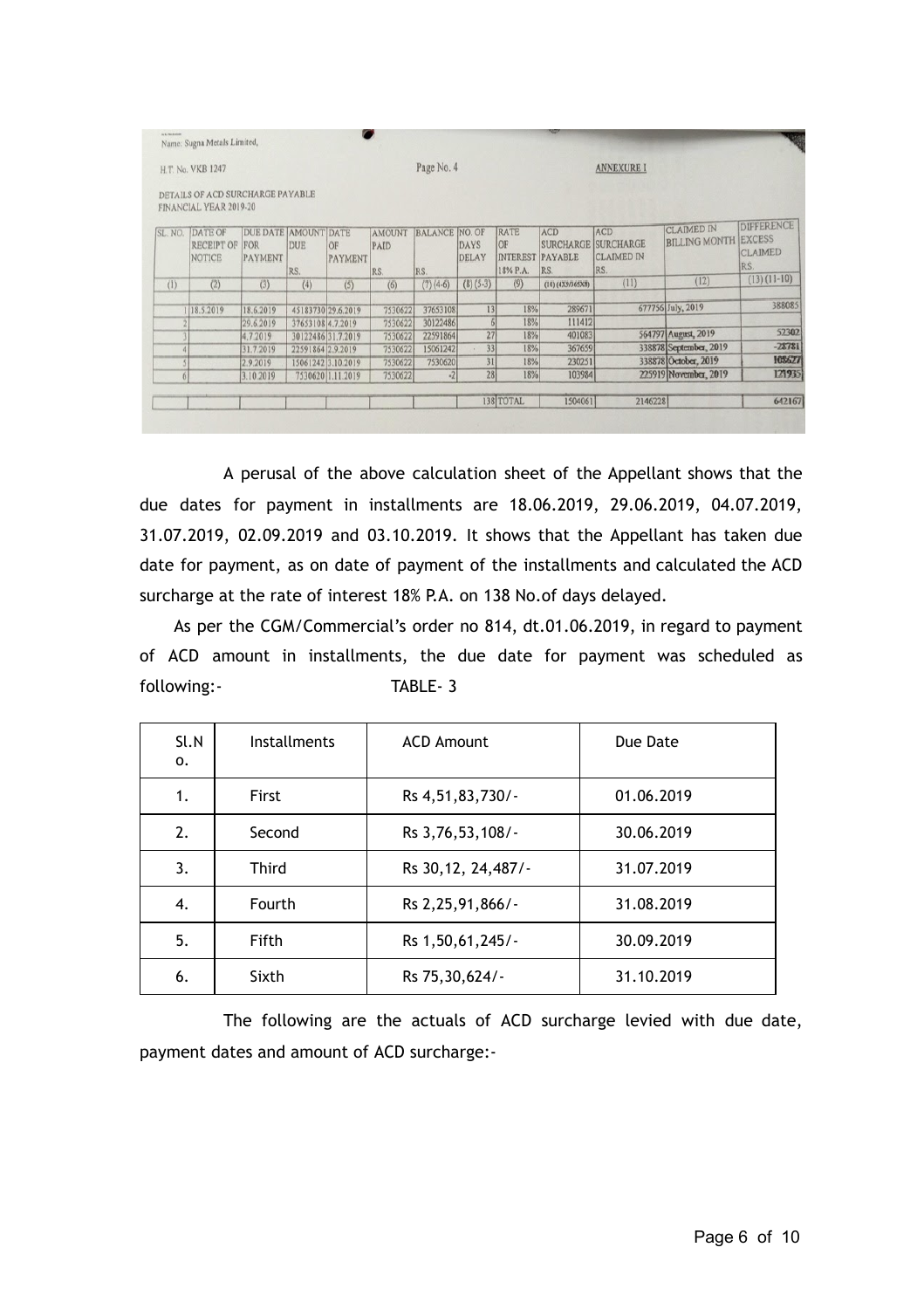TABLE- 4

| Sl.<br>No          | Month                                       | <b>ACD Amount</b>    | Due Date   | Payment<br>Date | <b>ACD</b><br>Surcharge |
|--------------------|---------------------------------------------|----------------------|------------|-----------------|-------------------------|
| 1.                 | 26/07/2019<br>(20.06.2019 to<br>20.07.2019) | Rs 4,51,83,730/-     | 01.06.2019 | 29.06.2019      | Rs 6,77,756/-           |
| 2.                 | 26/08/2019<br>(20.07.2019 to<br>20.08.2019) | Rs 3,76,53,108/-     | 30.06.2019 | 04.07.2019      | Rs 5,64,797/-           |
| 3.                 | 26/09/2019<br>(20.08.2019 to<br>20.09.2019) | Rs 30, 12, 24, 487/- | 31.07.2019 | 31.07.2019      | Rs 3,38,878/-           |
| $\boldsymbol{4}$ . | 26/10/2019<br>(20.09.2019 to<br>19.10.2019) | Rs 2, 25, 91, 866/-  | 31.08.2019 | 02.09.2019      | Rs 3, 38, 878/-         |
| 5.                 | 26/11/2019<br>(19.10.2019 to<br>20.11.2019) | Rs 1,50,61,245/-     | 30.09.2019 | 03.10.2019      | Rs 2, 25, 919/-         |
| 6.                 | 26/12/2019<br>(20.11.2019 to<br>20.12.2019) | Rs 75,30,624/-       | 31,10,2019 | 01.11.2019      | Rs 1, 12, 959/-         |

In the rejoinder the Appellant pointed out that Rs 6,77,756/- was claimed in July'2019 against the ACD due amount of Rs 4,51,83,730/-. An amount of surcharge of Rs 5,64,797/- against ACD amount of Rs 3,76,53,108/- was claimed in August'2019 and same amount of Rs 3,38,878/- ACD surcharge was claimed in September and October bill, there is no change in the ACD surcharge amount for the two months. It is stated that the calculation is made on 30 days of the month without considering the date of payment of installments, without considering the actual amount due and actual number of days delayed in violation of Clause 6(4) of Regulation 6 of 2004. It is reiterated that the actual surcharge payable is Rs 15,04,061/- for the period from 18.06.2019 to 1.11.2019, whereas the Respondents claimed Rs 21,46,228/- for the period from 01.05.2019 to 30.09.2019.

7. In response to the Appellant's rejoinder the Respondent No.2, SAO/OP/Vikarabad submitted his rejoinder in correction to initial given written submissions which the Appellant had no objection, that there was a typographical error in periods of calculating interest which is preponed one month and to be corrected as given below:-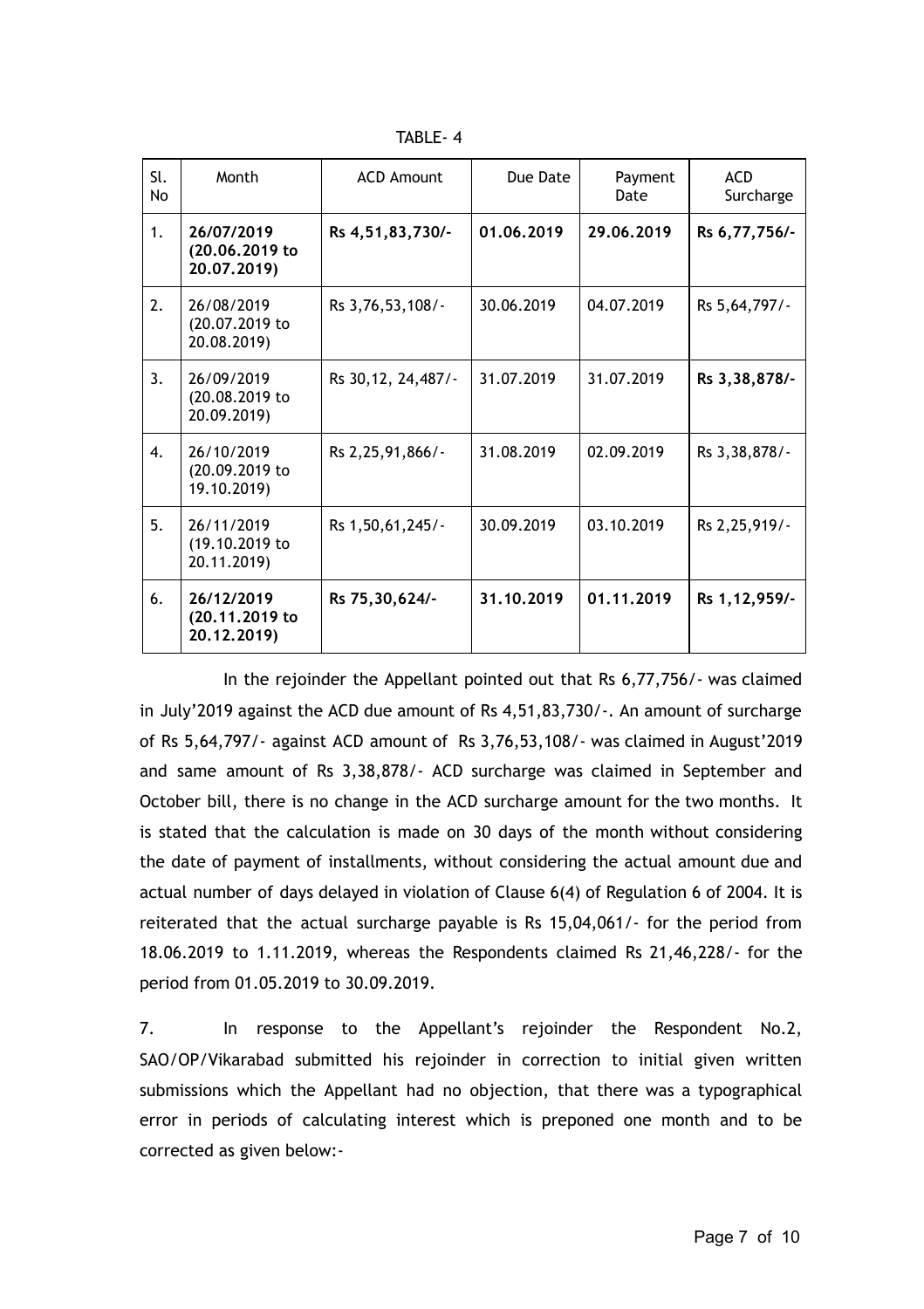ACD surcharge calculation for the month of November,2019 is given below:-

Rs 75,30,622x18%/100x1/12 = Rs 1,12,959/- surcharge for the month of November-2019.

The surcharge claimed in December'2019 bill of Rs 1,12,959/- towards ACD surcharge for the period from 01.11.2019 to 30.11.2019.

A detailed study of the above given written submissions of the Appellant and the Respondents shows that the due dates followed by the Appellant considering the date of payment of installments do not have any statute to support and are based on his own calculations and on the number of days delayed for payment. Here the question arises is the surcharges are to be levied on the number of days delayed or shall be levied without any reference to the number of days delayed. The Tariff Order envisages the Respondents under HT Category to levy surcharges differently over levying delayed payment surcharges on the CC bill and in case of grant of installments, the relevant Clause 7.125 - Additional charges for belated payment of charges - Tariff Order FY-2018-19 is reproduced hereunder

*The Licensees shall charge the Delayed Payment Surcharge (DPS) per month on the bill amount at the rate of 5 paise/ Rs. 100/ day or Rs. 550 whichever is higher. In case of grant of installments, the Licensee shall levy interest at the rate of 18% per annum on the outstanding amounts, compounded annually and the two charges shall not be levied at the same time.*

As per the above clause the delayed payment surcharges are based on number of days delayed @ 5 ps/ Rs 100/-/ day, such is not in case of grant of installments, which is more specifically prescribed in Clause  $6(3)(b)$  of Regulation 6 of 2004 also, that if there is delay in payment of ACD, the consumer shall pay surcharge thereon at 18% Per Annum. In the absence of the specific remarks over charging the surcharges towards installments on number of days delayed, the surcharges shall be levied on the balance ACD amount @ 18% P.A. which fell due as on the date of generation of the monthly bill. The due dates scheduled in the order of CGM/Commercial is for disconnection of the service in case of default in payment of ACD amounts as per the schedule and not for levying surcharges.

8. There was mistake over levy of period of ACD surcharges this can be ascertained from the Table-4 above, the ACD surcharge of Rs 6,77,756/-against the ACD due amount of Rs 4,51,83,730/ was levied in the month of July which is for the period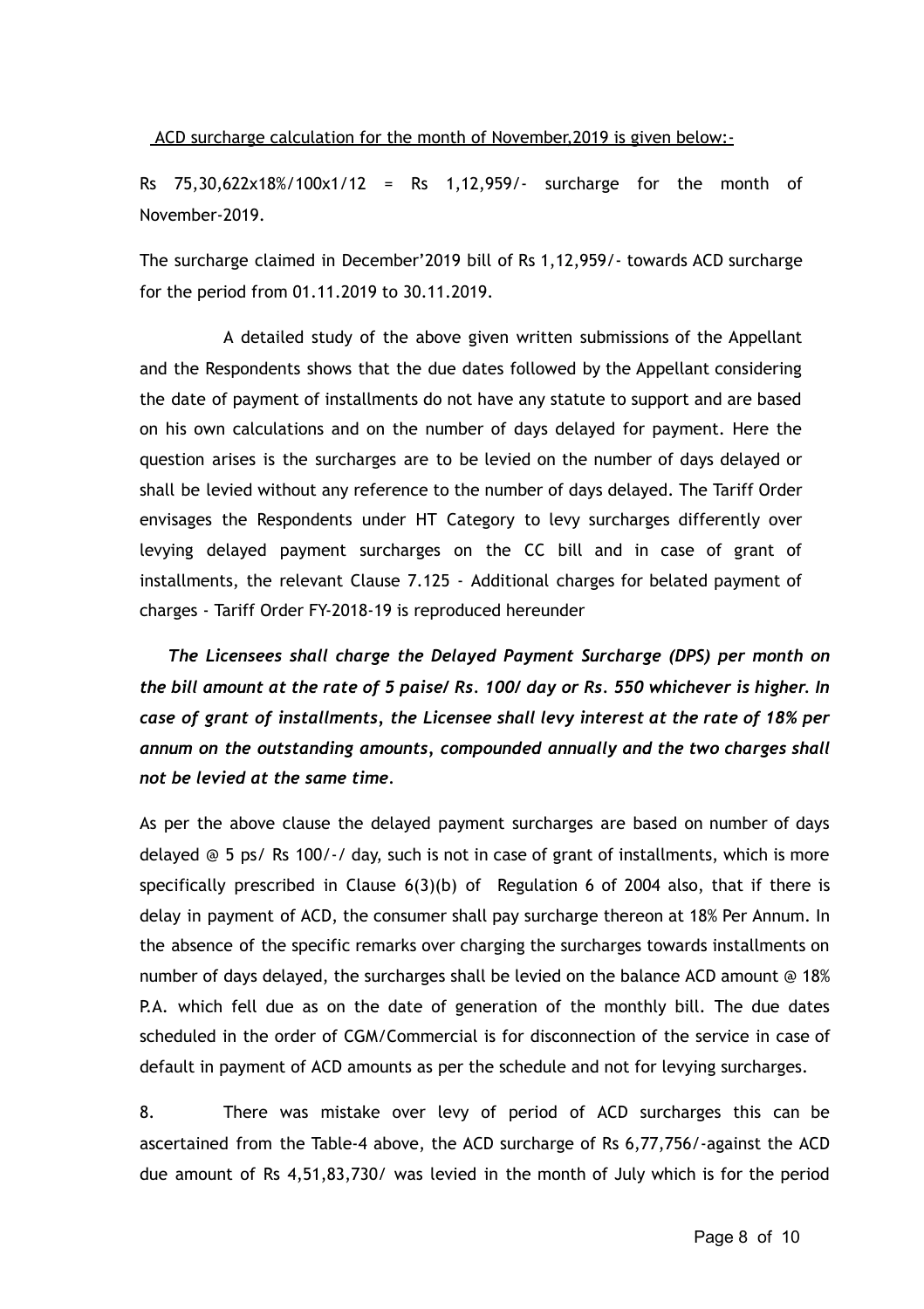20.06.2019 to 20.07.2019, actually the said ACD surcharge is liable to be shown in the June month bill, as per the CGM/Commercial order of installments, the first installment is to be paid immediately as on 01.06.2019 and the payment was received on 29.06.2019, which shows that as on the date of generation of June month bill i.e. 26.06.2019 the total ACD amount was un paid and became due. Subsequently ACD surcharge amounts would have to be raised on the balance ACD amount @ 18 P.A. taking due as on the date of generation of the monthly bill, and also there was a mistake in calculation of surcharges towards balance ACD amount of Rs 3,01,22,486/- which was shown as Rs 3,38,878/- instead of Rs 4,51,837/- in the August billing month (Rs 3,01,22,486X18%/100X1/12= Rs.4,51,837/-) resulting in shortfall of ACD surcharge of Rs 1,12,959/-, the mistake was admitted by the Respondents vide Lr.No. 262 dt.09.06.2020 (Appeal no 43 of the same Appellant). The same amount of Rs 1,12,959/- claimed during the month of December bill is actually shortfall amount of ACD surcharge of August billing month i.e. Rs 4,51,837/- (ACD Surcharge to be levied) minus Rs 3,38,878/- (ACD Surcharge levied) and not the ACD surcharge amount for the period from 01.11.2019 to 30.11.2019 as claimed by the Respondents. On the whole the levy of total ACD surcharges of Rs 22,59,186/ $\cdot$  is as per Clause 6(3)(b) Regulation 6 of 2004 i.e, 18% Per Annum towards delay in payment of the ACD amount payable as against the 6 Nos. installments given to the Appellant. The Appeal of the Appellant for withdrawal of ACD surcharge of Rs 1,12,959/- is not tenable and liable to be paid.

9. The Appellant contended that the Respondents did not resolved their complaint for withdrawal of Rs 1,12,959/- vide letter dt.11.12.2019 within 7 working days of receipt of the complaint as per Clause VII 7.1(i) and (ii) of Regulation 5 of 2016, hence the amount has to be withdrawn, but in the discussions above it is clearly found that the Appellant has to pay Rs 1,12,959/-, as such the said contentions of the Appellant is rejected.

Hence, in the face of the above findings, this issue is decided against the Appellant.

### **Issue No.2**

10. In the result the Appeal is dismissed.